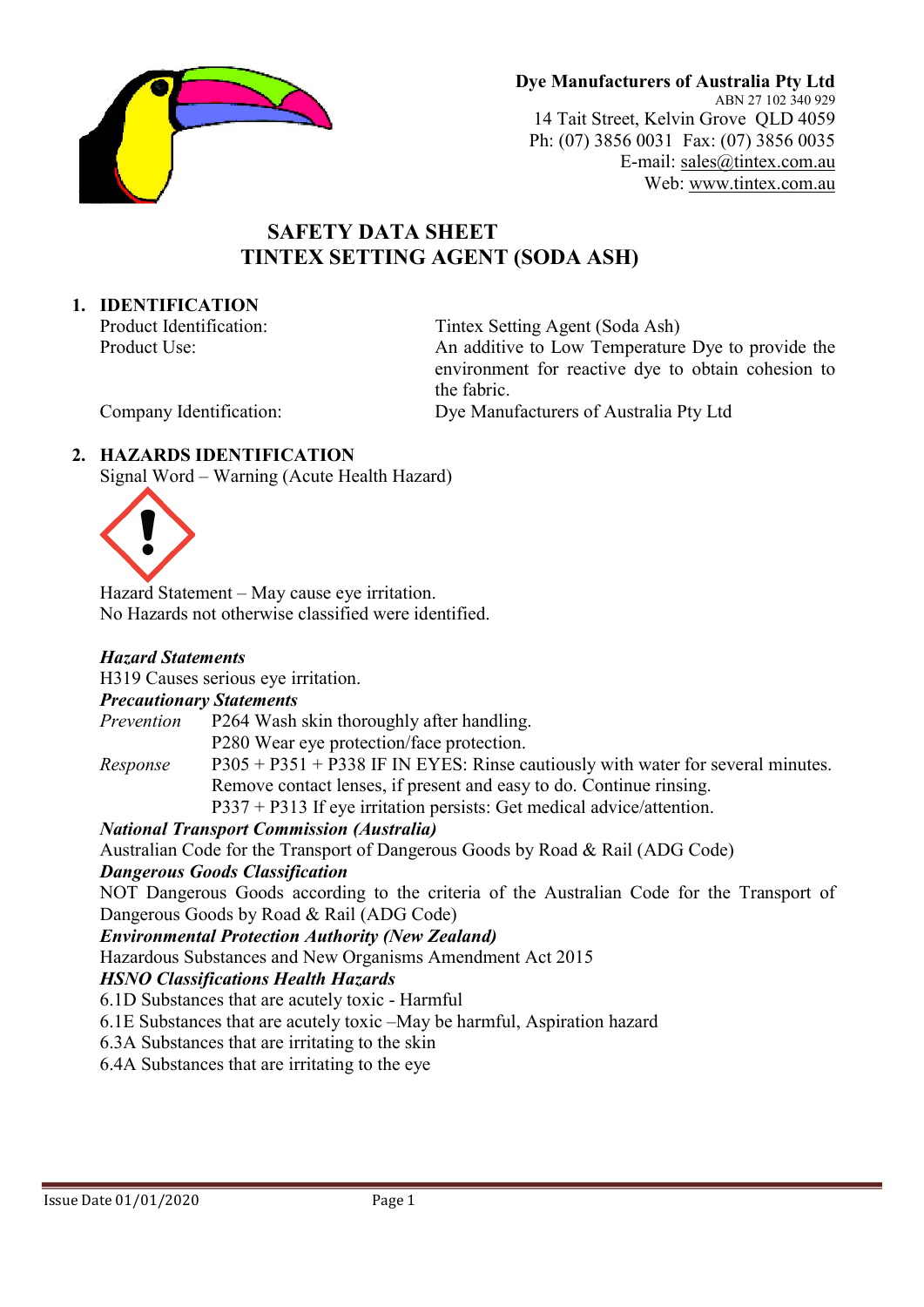

# SAFETY DATA SHEET TINTEX SETTING AGENT (SODA ASH)

### 3. COMPOSITION / INFORMATION ON INGREDIENTS Ingredients

Chemical name – Soda Ash

## 4. FIRST AID MEASURES

Eyes: Flush eyes with plenty of water. If eye irritation persists get medical attention. Skin: Wash the contaminated parts with plenty of soap and water. Ingestion: If swallowed rinse mouth and drink plenty of water. Get medical attention. Inhalation: Move to fresh air. If respiratory symptoms persist get medical attention.

# 5. FIRE-FIGHTING MEASURES

Flammable Limits: Normally stable, non-combustible and non-flammable. Extinguishing Media: Water, water mist, carbon dioxide, foam. Special protective Equipment: Wear self-contained breathing apparatus.

# 6. ACCIDENTAL RELEASE MEASURES

Personal Precautions: In case of insufficient ventilation wear suitable respiratory equipment. Spills / Leaks: Clean up spills immediately, observing precautions in the protective equipment section.

# 7. HANDLING AND STORAGE

Handling: Wash thoroughly after handling. Remove contaminated clothing and wash before re use. Avoid contact with eyes, skin & clothing. Avoid ingestion and inhalation. Storage: Store in cool dry place. Keep container closed when not in use.

# 8. EXPOSURE CONTROLS AND PERSONAL PROTECTION

| Eyes:                     | Wear chemical goggles.                                               |
|---------------------------|----------------------------------------------------------------------|
| Skin:                     | Wear appropriate protective gloves to prevent skin exposure.         |
| <b>Body Protection:</b>   | Wear appropriate protective suit to prevent exposure of body.        |
| <b>Hygiene Practices:</b> | When using, do not eat, drink or smoke. Shower or bath at the end of |
|                           | working.                                                             |

# 9. PHYSICAL AND CHEMICAL PROPERTIES

| Appearance:          | Powder            |
|----------------------|-------------------|
| Odour:               | Odourless         |
| <b>Bulk Density:</b> | $0.5$ approx      |
| <b>Flash Point:</b>  | No data available |
| Flammable Limits:    | Non flammable.    |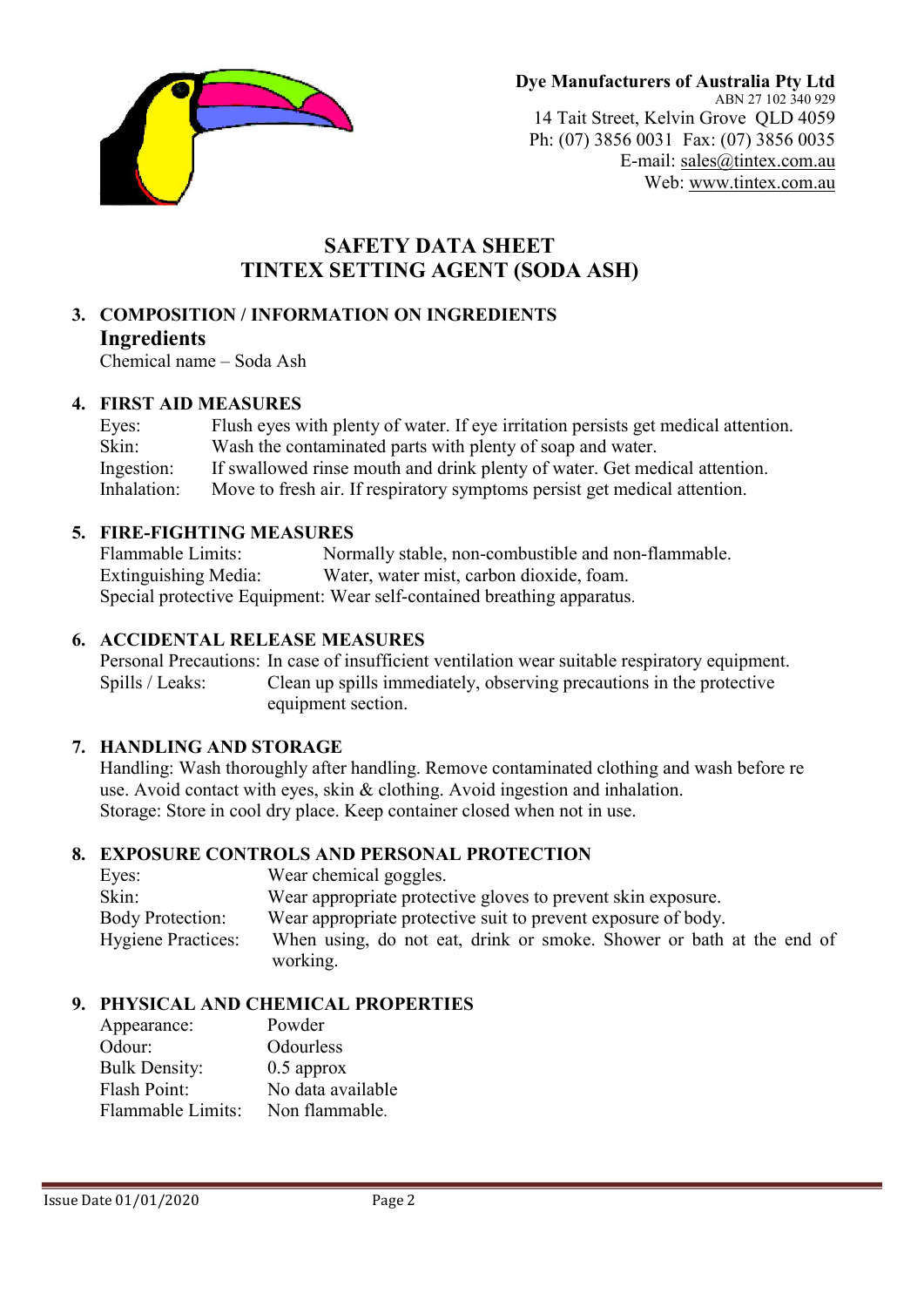

Dye Manufacturers of Australia Pty Ltd ABN 27 102 340 929 14 Tait Street, Kelvin Grove QLD 4059 Ph: (07) 3856 0031 Fax: (07) 3856 0035 E-mail: sales@tintex.com.au Web: www.tintex.com.au

# SAFETY DATA SHEET TINTEX SETTING AGENT (SODA ASH)

## 10. STABILITY AND REACTIVITY

| Chemical Stability:  | Stable under normal temperatures and pressures.                                                |
|----------------------|------------------------------------------------------------------------------------------------|
| Conditions to Avoid: | Avoid dust formation. Avoid extreme heat. Protect from                                         |
|                      | moisture/humidity.                                                                             |
|                      | Possibility of Hazardous Reactions: Reacts on exposure to water (moisture) with (some) metals. |
|                      | Violent exothermic reaction with (some) metals.                                                |
|                      | Reacts with (strong) oxidizers.                                                                |
|                      | Hazardous Decomposition Products: Fire/thermal decomposition may produce irritating, toxic     |
|                      | and/or corrosive fumes, including Carbon dioxide.                                              |

## 11. TOXICOLOGICAL INFORMATION

### General Information

- Acute toxicity: Low acute toxicity following oral, dermal and inhalation exposure. In case of ingestion, may cause severe irritation, nausea, abdominal pain, vomiting, diarrhea.

- Skin corrosion/irritation: Prolonged contact may cause skin irritation.
- Eye damage/irritation: Causes serious eye irritation; may cause redness, lachrymation, swelling.
- Respiratory/skin sensitization: Not a skin sensitizer.
- Germ cell mutagenicity: Not considered to be genotoxic.
- Carcinogenicity: Not considered carcinogenic.
- Reproductive toxicity: Does not show specific reproductive or developmental toxicity.

- STOT (single exposure): In case of inhalation at high concentrations, may cause cough, nose, throat and lung irritation.

- STOT (repeated exposure): Carbonate ions are neutralized under physiological conditions to form bicarbonate ions and/or carbon dioxide, which are major products of all human metabolic activities; therefore, systemic toxicity is not expected. Risk of sore throat, nose bleeds in case of repeated or prolonged inhalation exposure.

- Aspiration toxicity: No information available.

### 12. ECOLOGICAL INFORMATION

#### Aquatic toxicity:

- LC50, Freshwater fish (Lepomis macrochirus): 300 mg/L (96 h).

- EC50, Freshwater invertebrates (Ceriodaphnia cf. dubia): 200 mg/L (48 h) [semi-static].

# Persistence/Degradability

Sodium carbonate is an inorganic substance. In the presence of water, it will fully dissociate to sodium and carbonate ions which will disperse in the various media.